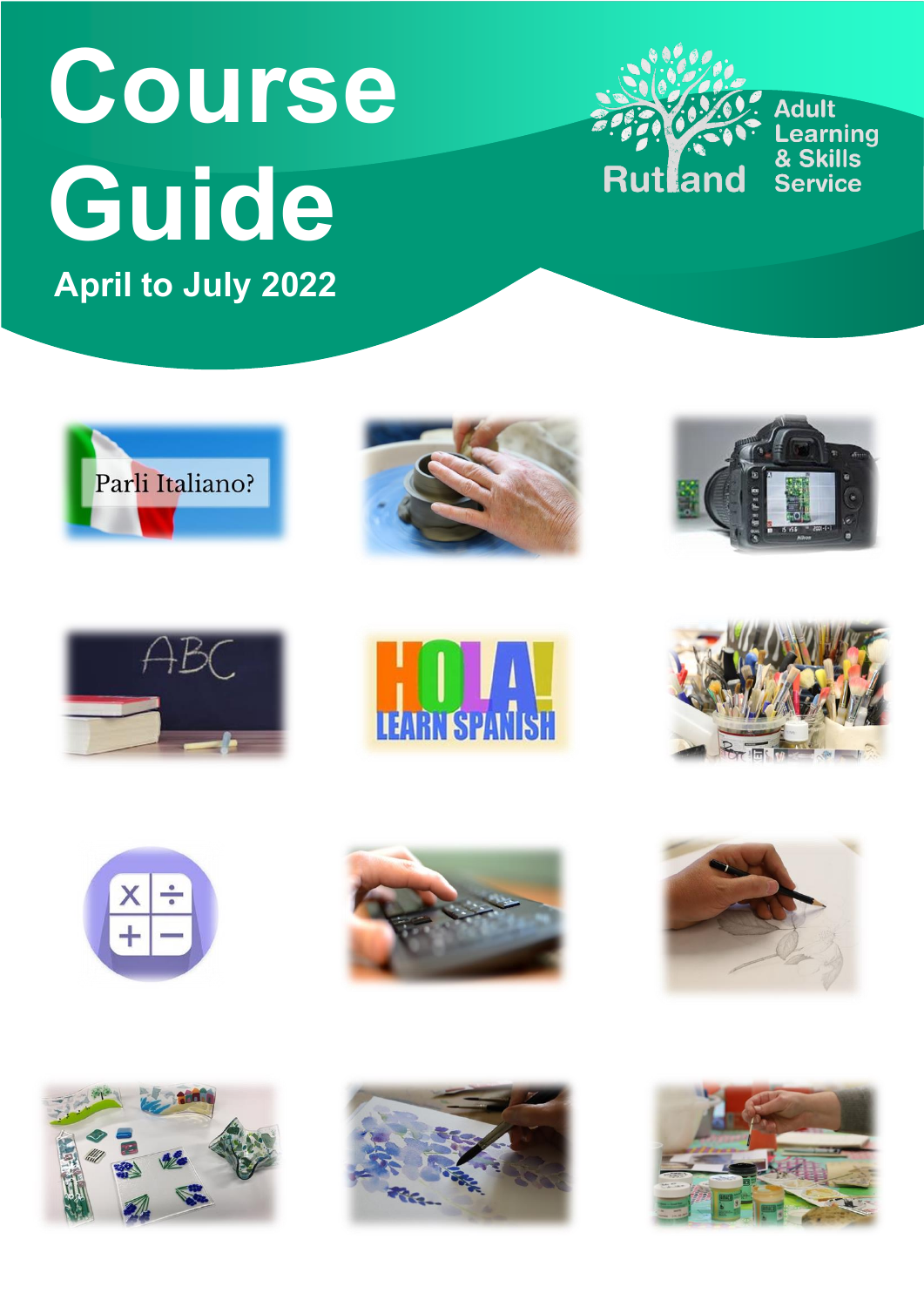### ` Enquire and enrol

#### **Community Courses**

- By telephone call 01572 758122
- By email you can download our enrolment form and return it via email to [adultlearning@rutland.gov.uk,](mailto:adultlearning@rutland.gov.uk) or email us with your query
- Via our website, [www.ralss.org.uk](http://www.ralss.org.uk/) go to 'Contact Us' and submit your enquiry.
- In person visit us at Oakham Enterprise Park, Ashwell Road, Oakham, Rutland, LE15 7TU

#### **Apprenticeships and other Qualifications**

- By telephone call 01572 758283 or 07706 000214
- By email you can submit an enquiry to [RALSS.enquiries@stamford.ac.uk](mailto:RALSS.enquiries@stamford.ac.uk)
- Via our website, [www.ralss.org.uk](http://www.ralss.org.uk/) go to 'Contact Us' and submit your enquiry.
- In person visit us at Oakham Enterprise Park, Ashwell Road, Oakham, Rutland, LE15 7TU

#### **Fees**

Our courses are subsidised by the Education and Skills Funding Agency and, in some cases, there is no tuition fee to pay. Where a fee is paid, the standard rate is £5.50 per hour and no refund is available for cancellations made by you after 1 week before the start date.

Maths and English classes are free to those who do not have a grade A - C, or 9 - 4, at GCSE.

Funding or concessions may be available for apprenticeships or other qualification courses — please enquire on 01572 758283 or at [RALSS.enquiries@stamford.ac.uk](mailto:RALSS.enquiries@stamford.ac.uk)

#### **Concessions for Community Learning courses**

There is a 50% discount on course fees and some materials for those in receipt of state benefits or the unwaged dependent of someone in receipt of state benefits (NOT including Child Tax Credits), or with a gross household income of less than £25,521.

#### **COVID-19**

Please follow any safety measures still in place at our centre, and do not attend your class if you feel at all unwell. Information on these safety measures will be given by admin staff at reception, or by your tutors during class.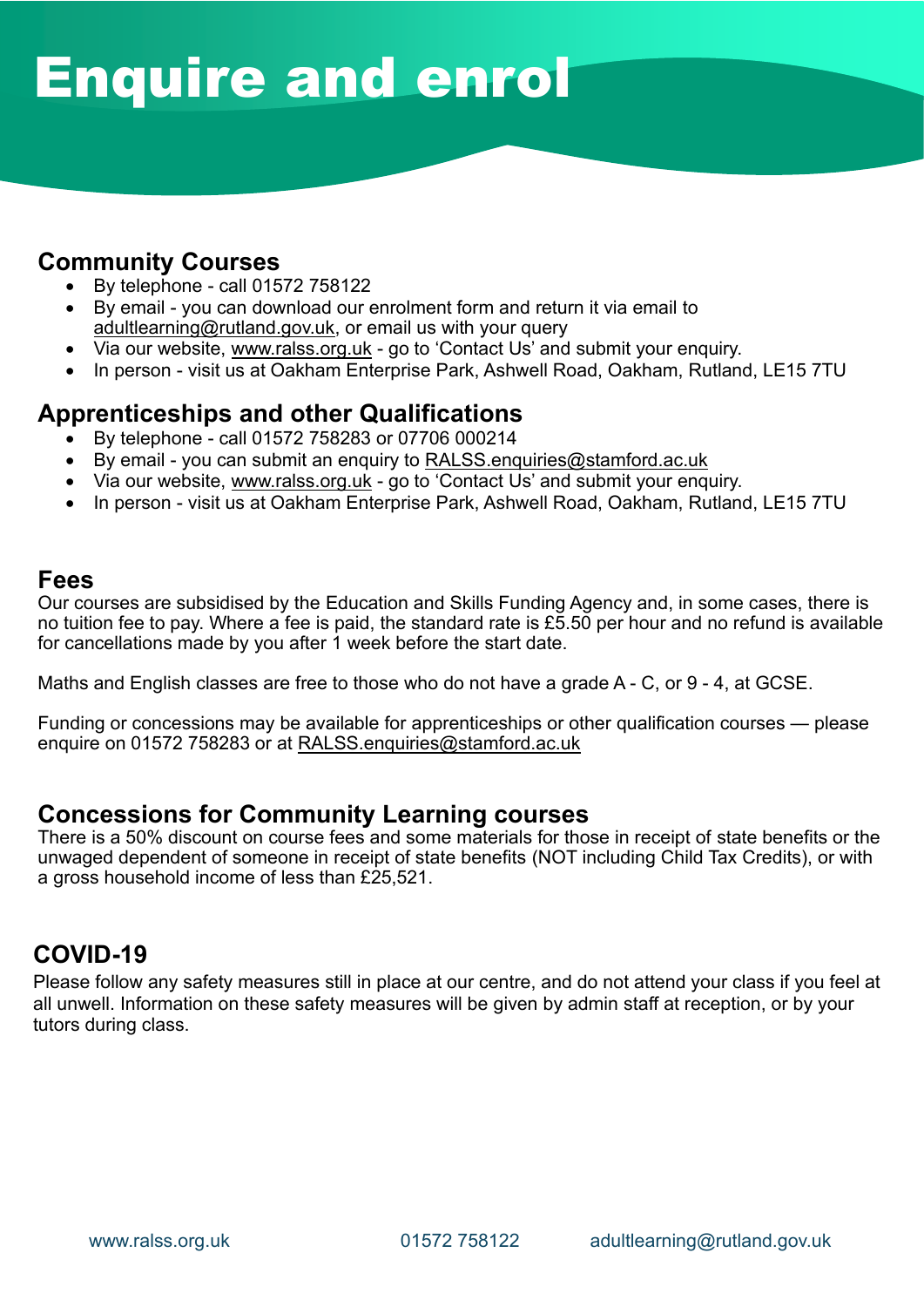

Our English and Maths courses are **free** if you don't already have a GCSE at Grade 9-4 (A-C).

| <b>First Steps</b>                                                                                            |              |       |                 |                                                                                             |        |  |  |  |
|---------------------------------------------------------------------------------------------------------------|--------------|-------|-----------------|---------------------------------------------------------------------------------------------|--------|--|--|--|
| <b>BSMA15T5</b>                                                                                               | <b>Maths</b> | Tues  | $12:30 - 14:30$ | 19/04/22 - 12/07/22                                                                         | 12 wks |  |  |  |
| <b>BSEN14T5</b>                                                                                               | English      | Thurs | $09:30 - 11:30$ | $21/04/22 - 14/07/22$                                                                       | 12 wks |  |  |  |
|                                                                                                               |              |       |                 | For learners who wish to build their confidence in the use of day-to-day English and Maths. |        |  |  |  |
| Foundation<br><b>BSFE13T6</b><br>$09:30 - 11:30$<br>$07/06/22 - 19/07/22$<br>5 wks<br>Tues<br>English         |              |       |                 |                                                                                             |        |  |  |  |
| For people with little or no reading or writing skills who want to improve their abilities and<br>confidence. |              |       |                 |                                                                                             |        |  |  |  |

| Functional Skills                                                                                 |              |              |                 |                                                 |           |  |  |  |  |
|---------------------------------------------------------------------------------------------------|--------------|--------------|-----------------|-------------------------------------------------|-----------|--|--|--|--|
| <b>FSMA</b>                                                                                       | <b>Maths</b> | Mon          | $09:30 - 12:00$ | September 2022 - see<br>website for exact dates | 17<br>wks |  |  |  |  |
| <b>FSEN</b>                                                                                       | English      | Mon          | 18:00 - 20:30   | September 2022 - see<br>website for exact dates | 17<br>wks |  |  |  |  |
| <b>FSEN</b>                                                                                       | English      | <b>Thurs</b> | $12:30 - 15:00$ | September 2022 - see<br>website for exact dates | 17<br>wks |  |  |  |  |
| For learners who would like to gain an accredited English or Maths qualification at Level 1 or 2. |              |              |                 |                                                 |           |  |  |  |  |

A Level 2 Functional Skills qualification is equivalent to a GCSE grade  $9 - 4$  (A $*$  - C).

**Please enquire by emailing [RALSS.enquiries@stamford.ac.uk](mailto:RALSS.enquiries@stamford.ac.uk)**

| <b>GCSEs</b> |              |              |                 |                                                 |
|--------------|--------------|--------------|-----------------|-------------------------------------------------|
| <b>GMA</b>   | <b>Maths</b> | <b>Thurs</b> | $18:00 - 21:00$ | September 2022 - see website<br>for exact dates |
| <b>GEN</b>   | English      | Weds         | $12:00 - 15:00$ | September 2022 - see website<br>for exact dates |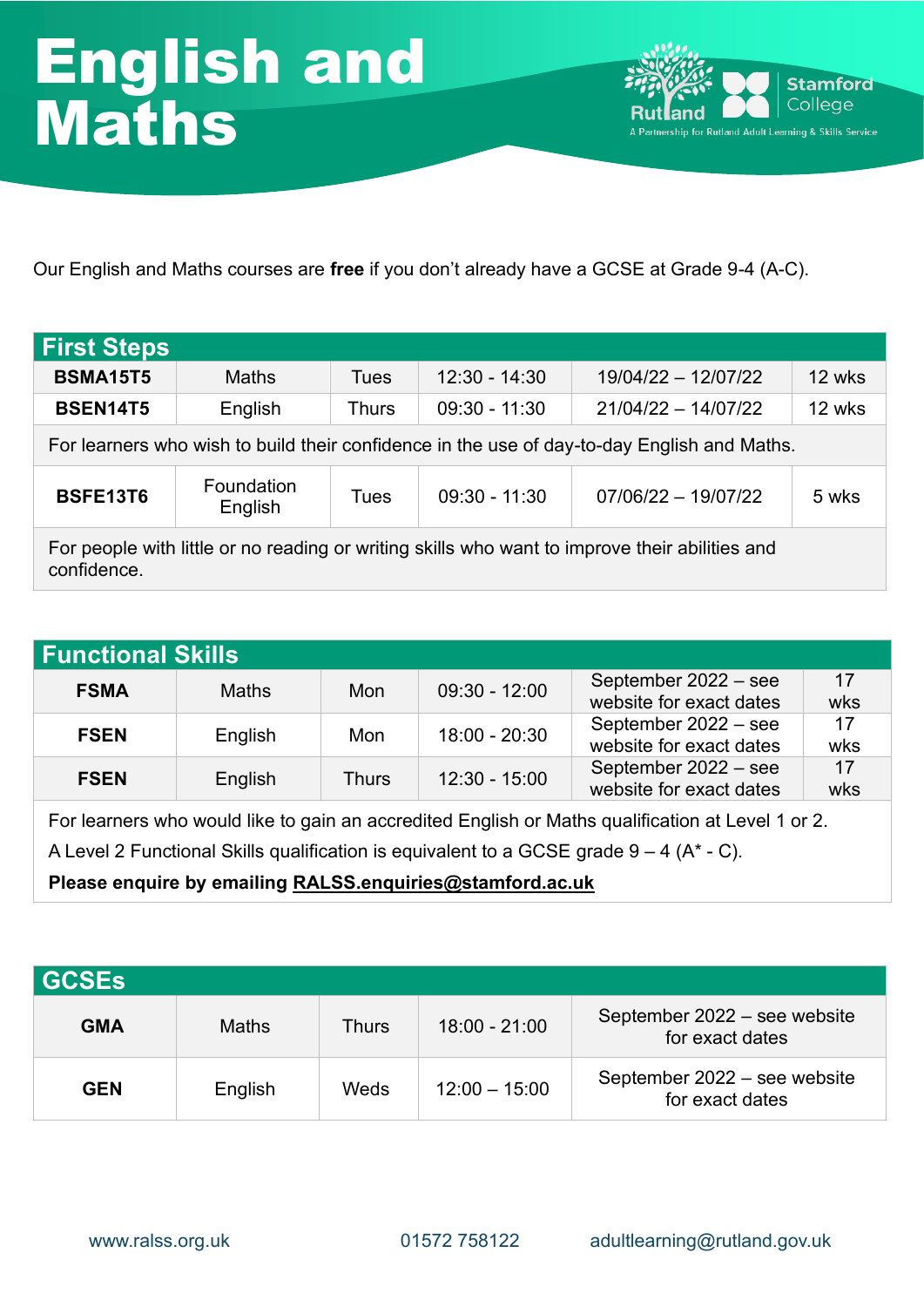### ` Independent Living and First Aid

| <b>Understanding Our World</b>                                                       |                                                                                                                                                               |                 |                     |        |        |  |  |  |  |  |
|--------------------------------------------------------------------------------------|---------------------------------------------------------------------------------------------------------------------------------------------------------------|-----------------|---------------------|--------|--------|--|--|--|--|--|
| ILUOW10T5                                                                            | Mon                                                                                                                                                           | $09:30 - 11:30$ | 25/04/22 - 18/07/22 | 11 wks | No fee |  |  |  |  |  |
|                                                                                      | For learners aged 19+ with Learning Disabilities or special needs who would like to explore<br>interesting aspects of our world through classroom activities. |                 |                     |        |        |  |  |  |  |  |
| Independent Living                                                                   |                                                                                                                                                               |                 |                     |        |        |  |  |  |  |  |
| <b>ILIL11T5</b><br>No fee<br>$09:30 - 12:00$<br>27/04/22 - 20/07/22<br>12 wks<br>Wed |                                                                                                                                                               |                 |                     |        |        |  |  |  |  |  |
| <b>ILLS12T5</b>                                                                      | Thurs                                                                                                                                                         | $09:30 - 12:00$ | 28/04/22 - 21/07/22 | 12 wks | No fee |  |  |  |  |  |

For learners aged 19+ with Learning Disabilities or special needs to learn a range of everyday living skills. Topics could include money, cooking, gardening, communication skills, looking after yourself and your home.

| <b>Emergency First Aid at Work \</b> |      |                 |          |     |     |
|--------------------------------------|------|-----------------|----------|-----|-----|
| EEFA308                              | Weds | $10:00 - 16:00$ | 10/05/22 | dav | £60 |

This Level 3 Award satisfies the requirements of the Health and Safety Executive and covers topics including responsibilities and reporting, resuscitation, bleeding control, shock, epilepsy and choking. *For further dates, please see [www.ralss.org.uk](http://www.ralss.org.uk/)*

| <b>Paediatric First Aid</b> |     |                 |                       |       |         |
|-----------------------------|-----|-----------------|-----------------------|-------|---------|
| EPFA306                     | Sat | $10:00 - 16:00$ | 21/05/22 - 28/05/22   | 2 wks | £10/£70 |
| EPFA307                     | Sat | $10:00 - 16:00$ | $09/07/22 - 16/07/22$ | 2 wks | f10/570 |

This Level 3 Award satisfies the criteria set out in the statutory framework for the Early Years Foundation Stage. A range of topics are covered, including responsibilities and reporting, resuscitation, infantile convulsions, fractures, choking, foreign bodies, meningitis and burns.

Early Years practitioners working in a Rutland-based, Ofsted-registered school or childcare setting, or Rutland-based childminders, can access this training for £10. Attendees who don't meet this criterion will be required to pay the full fee (£70). *For further dates, please see [www.ralss.org.uk](http://www.ralss.org.uk/)*

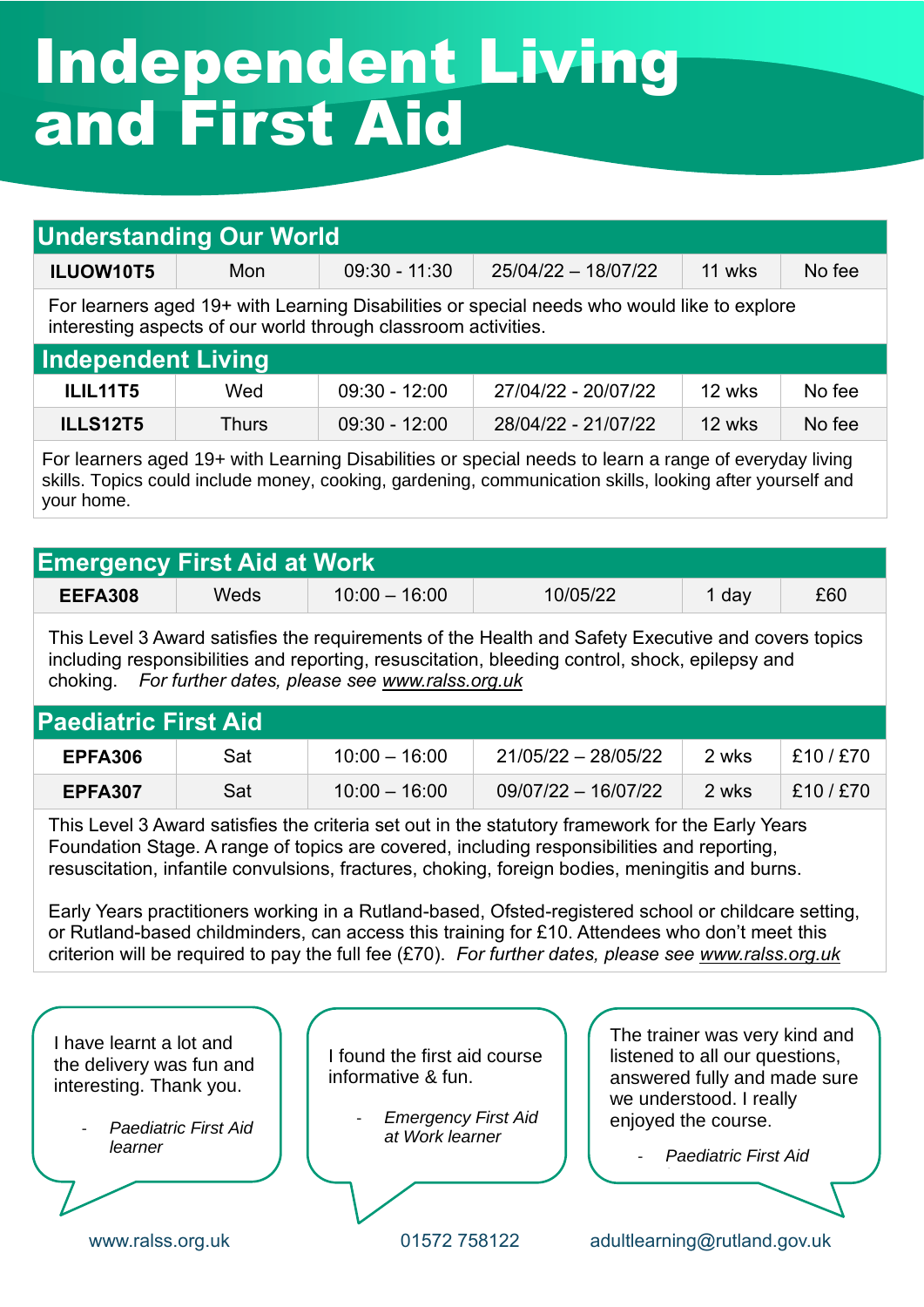## **Languages**

If you are not sure which level would suit you best, please enquire - our tutors will be pleased to discuss this with you.

| <b>Italian</b> |                                 |            |                    |                          |           |      |
|----------------|---------------------------------|------------|--------------------|--------------------------|-----------|------|
| <b>LIT35T5</b> | Intermediate Y5 B1              | <b>Mon</b> | $10:30-$<br>12:30  | $25/04/22 -$<br>11/07/22 | 10<br>wks | £110 |
| <b>LIT36T5</b> | <b>Advanced B2</b>              | Mon        | $13:30-$<br>15:30  | 25/04/22 -<br>11/07/22   | 10<br>wks | £110 |
| <b>LIT39T5</b> | Beginners Y2 A1                 | Tue        | $18:15-$<br>20:15  | 26/04/22 -<br>19/07/22   | 12<br>wks | £132 |
| <b>LIT37T5</b> | A2 pre-intermediate             | Wed        | $18:30-$<br>20:30  | 20/04/22 -<br>13/07/22   | 12<br>wks | £132 |
| <b>LIT38T5</b> | A2 pre-intermediate<br>(online) | Thurs      | $18:00 -$<br>20:00 | $21/04/22 -$<br>14/07/22 | 12<br>wks | £132 |

| <b>Spanish</b> |                                  |              |                    |                          |       |     |
|----------------|----------------------------------|--------------|--------------------|--------------------------|-------|-----|
| <b>LSP28T5</b> | Intermediate B1 -<br>Online      | Wed          | $17:30 -$<br>19:30 | $08/06/22 -$<br>13/07/22 | 5 wks | £55 |
| <b>LSP29T5</b> | <b>Improvers</b><br><b>B1-B2</b> | <b>Thurs</b> | $10:30 -$<br>12:30 | $09/06/22 -$<br>14/07/22 | 5 wks | £55 |
| <b>LSP32T5</b> | $Y2+ A1.2$                       | <b>Thurs</b> | $14:00 -$<br>16:00 | $09/06/22 -$<br>14/07/22 | 5 wks | £55 |
| <b>LSP31T5</b> | $Y3+ A1-A2$                      | Thurs        | $17:30 -$<br>19:30 | $09/06/22 -$<br>14/07/22 | 5 wks | £55 |

| <b>English for Speakers of Other Languages (ESOL)</b> |                           |     |           |              |     |           |  |  |  |
|-------------------------------------------------------|---------------------------|-----|-----------|--------------|-----|-----------|--|--|--|
| <b>LES18T5</b>                                        | Intermediate              | Wed | $13:00 -$ | $20/04/22 -$ | 4   | <b>No</b> |  |  |  |
|                                                       |                           |     | 15:15     | 11/05/22     | wks | fee       |  |  |  |
| <b>LES16T5</b>                                        | <b>Beginners Plus</b>     | Fri | $11:00 -$ | 22/04/22 -   | 4   | <b>No</b> |  |  |  |
|                                                       |                           |     | 12:30     | 13/05/22     | wks | fee       |  |  |  |
| <b>LES17T5</b>                                        |                           | Fri | $13:30 -$ | $22/04/22 -$ | 4   | <b>No</b> |  |  |  |
|                                                       | <b>Complete Beginners</b> |     | 15:00     | 13/05/22     | wks | fee       |  |  |  |

I am very happy in this course. It's my social life and I can learn more English language. Thank you very much indeed.

- *ESOL learner*

My progress in this course is largely attributable to the skills of the teacher, who keeps things moving along but makes sure that all in the group are included and on board. I find it immensely interesting, enjoyable and enriching to feel my Italian developing and my confidence has increased as a direct result. - *Italian learner*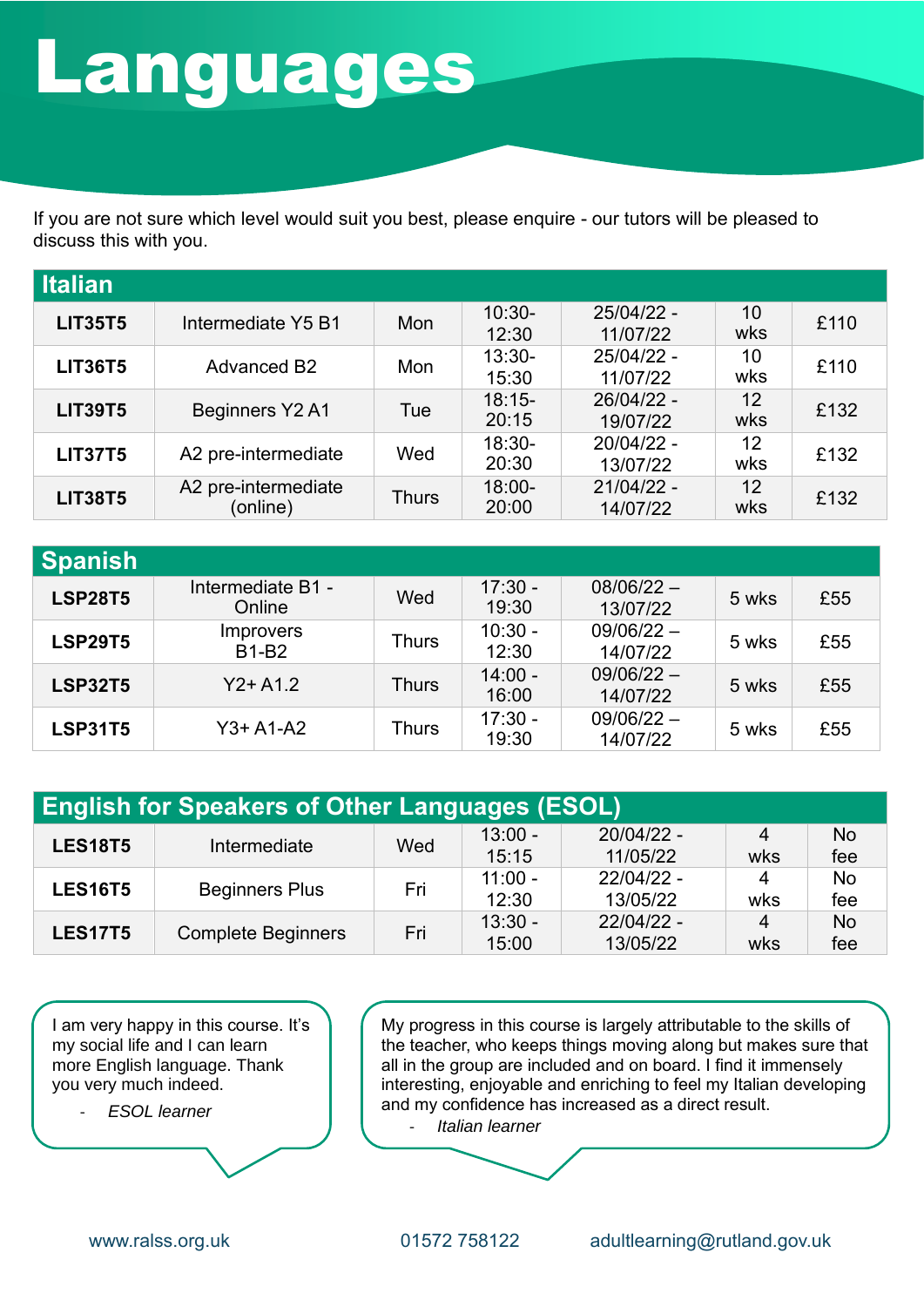## ` Arts & Crafts

| <b>Fused Glass</b> |     |                 |                    |       |      |
|--------------------|-----|-----------------|--------------------|-------|------|
| <b>AFG301T5</b>    | Sat | $10:00 - 13:00$ | 30/4/22 - 28/05/22 | 5 wks | £160 |
|                    |     |                 |                    |       |      |

Explore using transparent and opaque glass and techniques such as sgraffito, kiln carving and pate de verre to create beautiful, unique pieces.

| <b>Pottery</b> |              |                 |                     |       |        |
|----------------|--------------|-----------------|---------------------|-------|--------|
| APO1T6         | Wed          | $18:30 - 21:00$ | 08/06/22 - 06/07/22 | 5 wks | £68.75 |
| APO6T6         | <b>Thurs</b> | $09:00 - 12:00$ | 09/06/22 - 07/07/22 | 5 wks | £82.50 |
| APO2T6         | Thurs        | $13:15 - 16:15$ | 09/06/22 - 07/07/22 | 5 wks | £82.50 |
| APO5T6         | <b>Thurs</b> | $18:30 - 21:00$ | 09/06/22 - 07/07/22 | 5 wks | £68.75 |
| APO3T6         | Fri          | $09:00 - 12:00$ | 10/06/22 - 08/07/22 | 5 wks | £82.50 |
| APO4T6         | Fri          | $13:00 - 16:00$ | 10/06/22 - 08/07/22 | 5 wks | £82.50 |

Started learning a brand new skill! Brilliant. Will be booking further courses to expand on this.

- *Fused Glass learner*

I learnt to not give up when all goes wrong, but to try again to get the results I wanted – life, art, pottery, it's all a learning curve, and very enjoyable.

- *Pottery learner*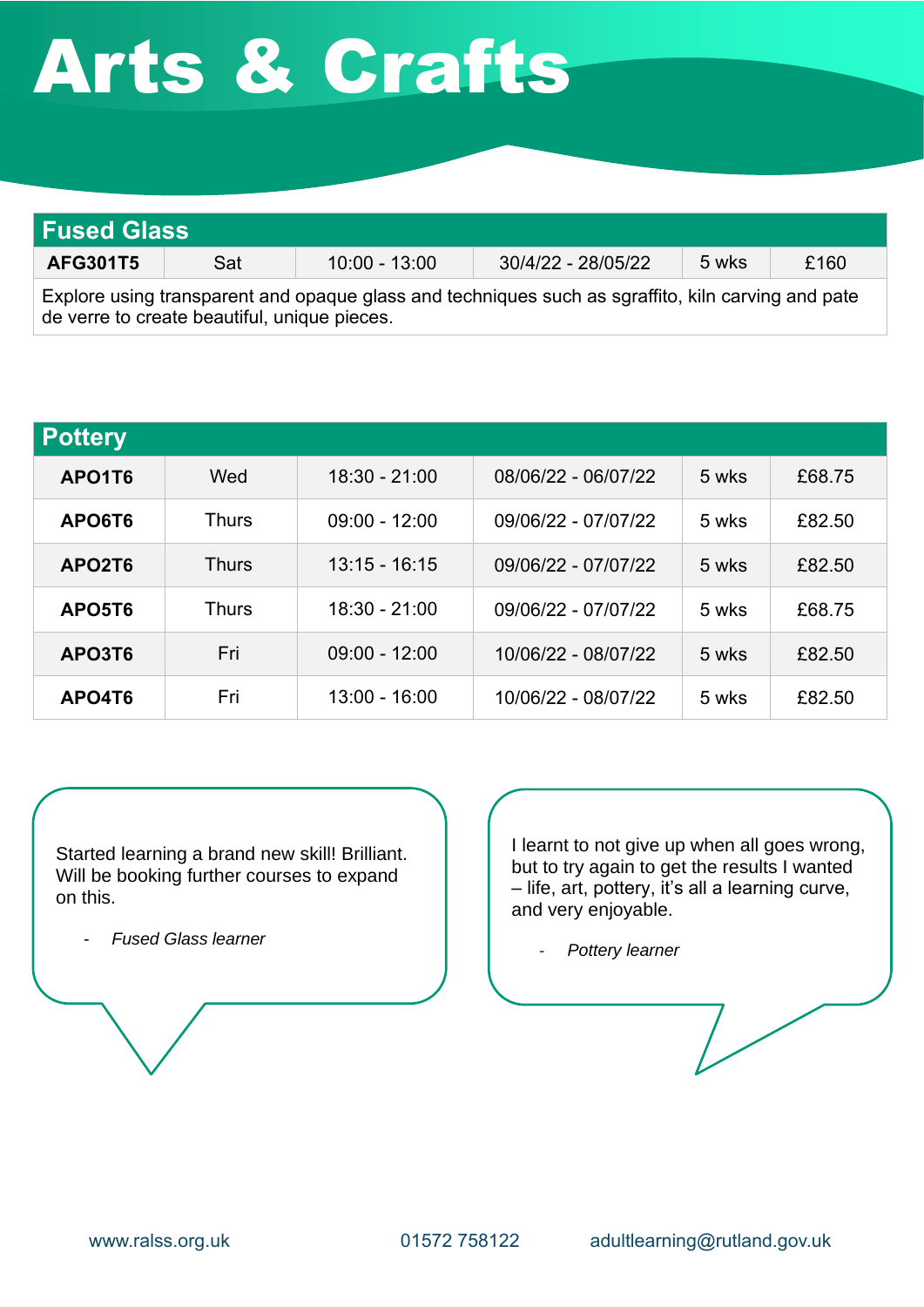# ` Arts & Craft

| Watercolour     |     |                 |                       |       |     |
|-----------------|-----|-----------------|-----------------------|-------|-----|
| <b>AWC276T5</b> | Tue | $09:30 - 12:30$ | 19/04/22 - 10/05/22   | 4 wks | £66 |
| <b>AWC276T6</b> | Tue | $09:30 - 12:30$ | $07/06/22 - 12/07/22$ | 6 wks | £99 |
| <b>AWC277T5</b> | Tue | $13:30 - 16:30$ | 19/04/22 - 10/05/22   | 4 wks | £66 |
| <b>AWC277T6</b> | Tue | $13:30 - 16:30$ | $07/06/22 - 12/07/22$ | 6 wks | £99 |
| <b>AWC302T6</b> | Sun | $10:00 - 16:00$ | 08/05/22              | 1 day | £35 |
| <b>AWC303T6</b> | Sun | $10:00 - 16:00$ | 29/05/22              | 1 day | £35 |
| <b>AWC305T6</b> | Sun | $10:00 - 16:00$ | 26/06/22              | 1 day | £35 |

| Drawing for Beginners                                         |     |                 |                       |       |     |  |
|---------------------------------------------------------------|-----|-----------------|-----------------------|-------|-----|--|
| ADR20T5                                                       | Wed | $18:30 - 20:30$ | $20/04/22 - 25/05/22$ | 6 wks | £66 |  |
| ADR20T6                                                       | Wed | $18:30 - 20:30$ | $08/06/22 - 13/07/22$ | 6 wks | £66 |  |
| For learners with little or no previous experience of drawing |     |                 |                       |       |     |  |

previous experience or drawing.

This course has helped me plan my work, look at composition and colour carefully, and slow down. I have learned a lot!

- *Watercolour learner*

I have really enjoyed coming in each week, it has been really relaxing as well as informative. I feel like I have learnt lots of skills and feel like I am definitely more confident and inspired to give things a go.

- *Drawing for Beginners learner*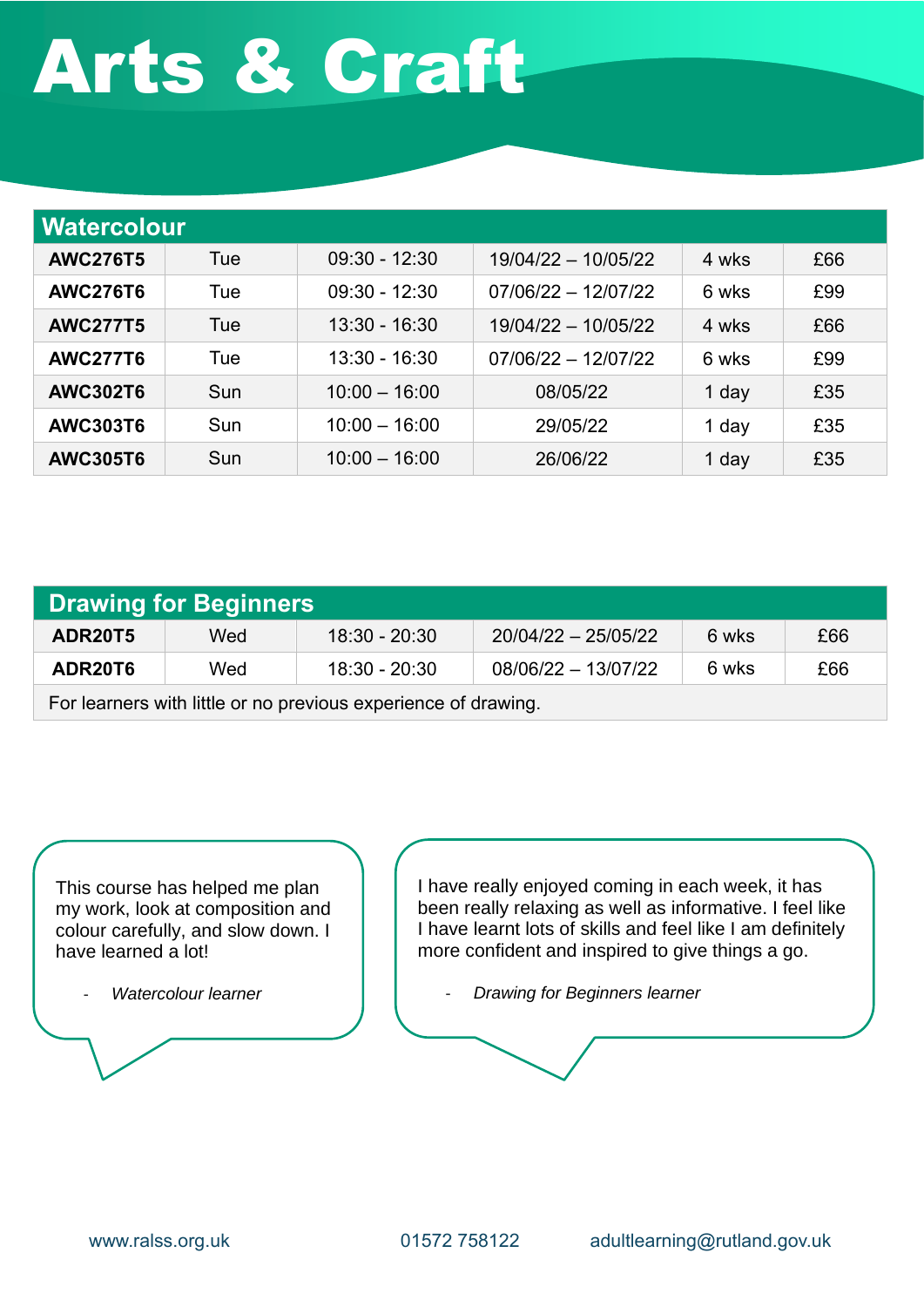### Learner Feedback

After 2 years of lockdown this is my first class and venture out of the house to mix with non family members. Felt safe & really enjoyed the session. I'm a bit rusty but supported by tutors & fellow artists.

`

- *Watercolour learner*

I am thoroughly enjoying learning Italian with Simona! I LOVE the structure and attention to detail she provides, which means each lesson & homework helps me to build knowledge and understanding. I've been able to talk more fluently on holiday which helps deepen my relationship with the country and its people.

- *Italian learner*

I enjoy coming to class. I feel I will gain a lot out of this course, I feel I can now speak about my reading and writing to others and not be ashamed.

> - *First Steps English learner*

I feel like I have opened a door to my own writing journey and am much more confident in my next steps as a writer.

> - *Creative Writing learner*

This class has provided me with the basic understanding of how to use clay, how to mould & different types of firing. I have thoroughly enjoyed it.

- *Pottery learner*

Amazing team, so many new skills learnt in a short time. Very intense concentration but very enjoyable. I think these skills will definitely help me develop my other art skills, i.e. glass art, as I now have more confidence to be more adventurous!

- *Drawing for Beginners learner*

The course helped me with everyday life communication. It's a pleasure to be in this class.

- *English for Speakers of Other Languages (ESOL) learner*

I have really enjoyed this course. It has given me the confidence to know I can achieve something new.

- *Italian learner*

Fantastic fun. Never done anything like this before. Achieved the outcome – made a bowl. Learnt how to score and cut glass, use different sorts of glass and techniques.

- *Fused Glass learner*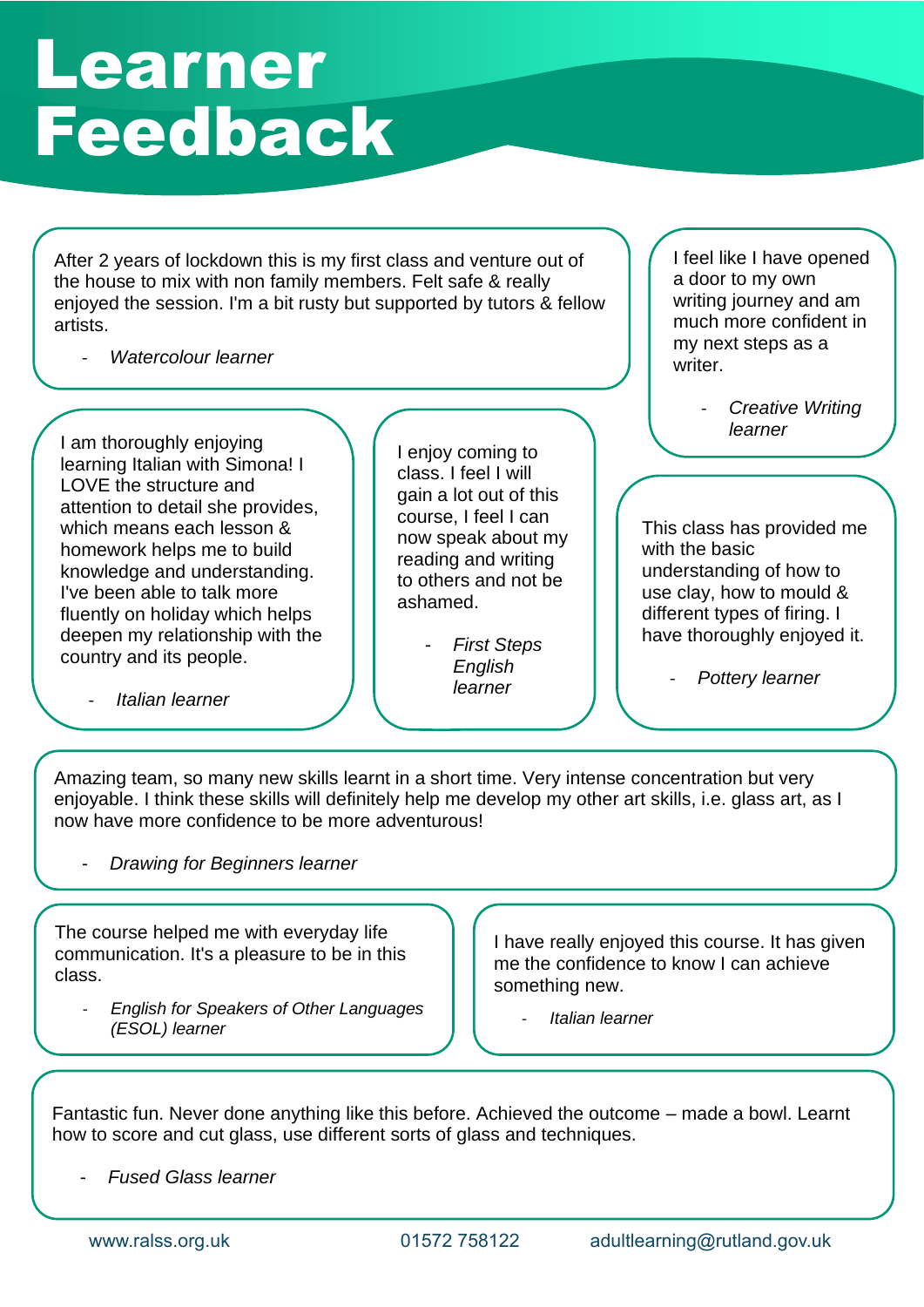### **Distance** Learning



As well as classroom-based qualifications, we also offer a range of distance learning Level 2 Certificates. These qualifications are studied entirely online and take up to 16 weeks to complete. They are also fully funded (free) for learners who meet our eligibility criteria.

`

For more information on eligibility, course content or enrolling, please visit Stamford College's website – [www.stamford.ac.uk/distanced-learning.](http://www.stamford.ac.uk/distanced-learning)

#### **Awareness of Mental Health Problems**

This qualification covers anxiety, depression, phobias, stress, post-natal depression, eating disorders, Post-Traumatic Stress Disorder (PTSD) and more.

#### **Creating a Business Start-Up**

This qualification covers the initial processes and requirements of a business start-up, the first steps in creating a business start-up, the marketing, legal & financial requirements, writing a business plan and more.

#### **Information, Advice or Guidance**

This qualification covers information, advice or guidance in practice, developing interaction skills, signposting and referral, and more.

#### **Lean Organisation Management Techniques**

This qualification covers lean organisation techniques in business, business improvement tools and techniques, and working in business teams.

#### **Principles of Business Administration**

This qualification covers providing administrative services, business document production and information management, communication in a business environment and more.

#### **Principles of Care Planning**

This qualification covers person-centred thinking and planning, nutrition and hydration in health and social care settings, continence care, supporting sleep and more.

#### **Principles of Customer Service**

This qualification covers understanding customers, customer service and delivery, employer organisations and more.

#### **Principles of Dementia Care**

This qualification covers dementia awareness, the person-centred approach to the care and support of individuals with dementia, factors that can influence communication and interaction and more.

#### **Principles of End of Life Care**

This qualification covers working in end of life care, care planning in end of life care, providing support to manage pain and discomfort, grief and loss in end of life care and more.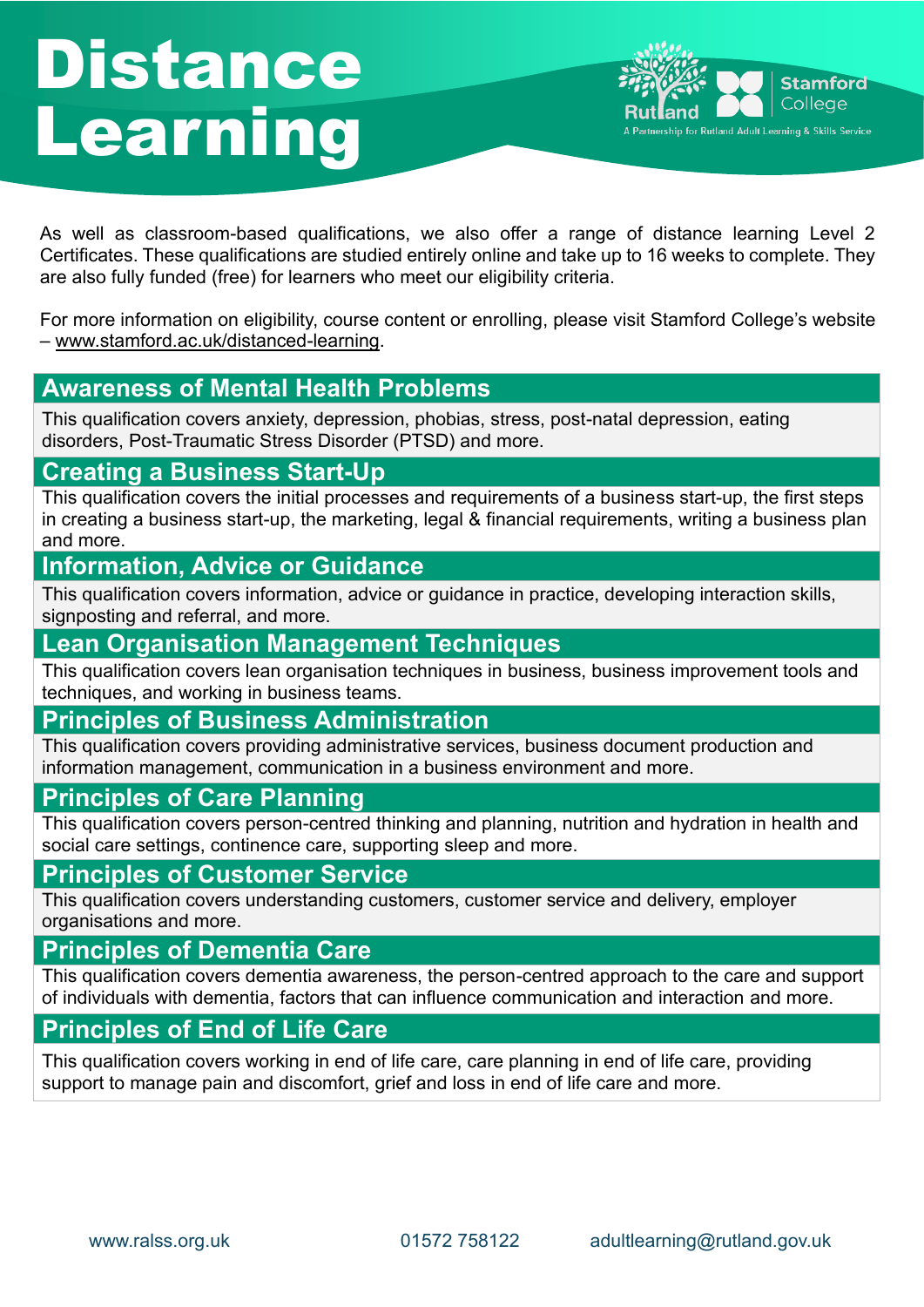## **Distance** Learning



#### **Principles of Team Leading**

This qualification covers the principles of team leading, communicating work-related information, developing working relationships with colleagues, mentoring and more.

`

#### **Principles of the Prevention and Control of Infection in Healthcare Settings**

This qualification covers the causes and spread of infection, decontamination, cleaning, waste management and more.

#### **Principles of Warehousing and Storage**

This qualification covers receiving and storing goods, processing orders and preparing them for dispatch, checking stock, updating records and more.

#### **Understanding Autism**

This qualification covers the person-centred approach, communication and social interaction, sensory processing, perception and cognition in individuals with autism and more.

#### **Understanding Children and Young People's Mental Health**

This qualification covers understanding factors which may affect children and young people's mental health, the impact of children and young people's mental health concerns, supporting children and young people with mental health concerns, and more.

#### **Understanding Personal Care Needs**

This qualification covers person-centred care, supporting personal hygiene, foot care, pressure care and more.

#### **Understanding Specific Learning Difficulties**

This qualification covers understanding specific learning difficulties, understanding the effects of specific learning difficulties, supporting individuals with specific learning difficulties and more.

#### **Understanding the Safe Handling of Medication in Health and Social Care**

This qualification covers medication and prescriptions, the supply, storage and disposal of medications and more.

#### **Understanding Working with People with Mental Health Needs**

This qualification covers the role of the mental health worker, duty of care in adult health and social care, change and support in relation to mental health and more.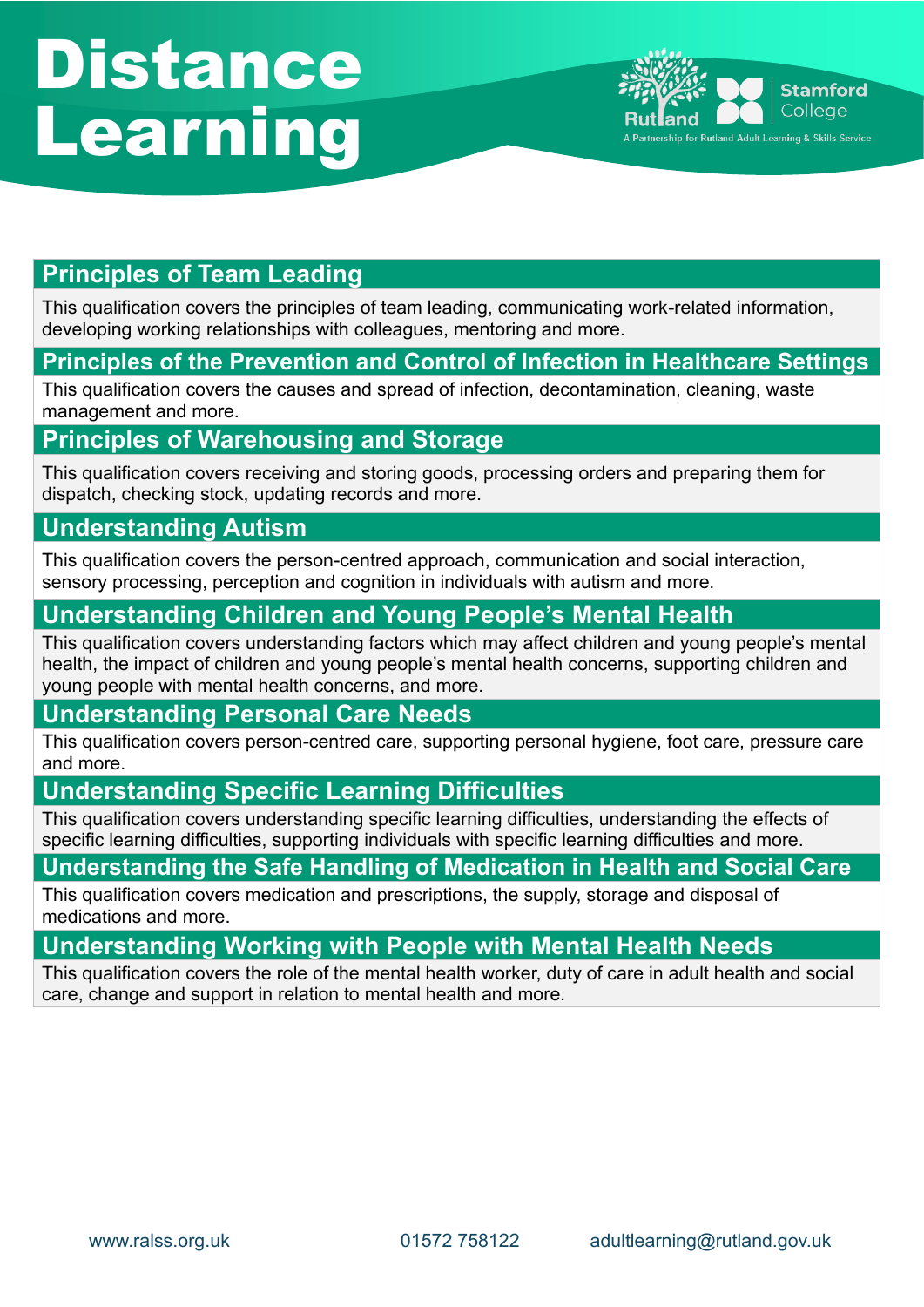

| <b>AAT Foundation Certificate in Bookkeeping - Level 2*</b> |                 |                   |          |                        |  |
|-------------------------------------------------------------|-----------------|-------------------|----------|------------------------|--|
| Fril                                                        | $09:30 - 12:30$ | Individual starts | $12$ wks | £704 plus £98 exam fee |  |
|                                                             |                 |                   |          |                        |  |

This qualification covers manual double-entry bookkeeping and the associated documents and processes, control accounts, journals and more.

| <b>AAT Foundation Certificate in Accounting – Level 2*</b>                                            |                 |                   |        |                          |  |
|-------------------------------------------------------------------------------------------------------|-----------------|-------------------|--------|--------------------------|--|
| Fri                                                                                                   | $09:30 - 12:30$ | Individual starts | 1 vear | £1097 plus £248 exam fee |  |
| This qualification covers double-entry bookkeeping, basic costing principles, accounting software and |                 |                   |        |                          |  |

**AAT Advanced Diploma in Accounting – Level 3\*\* Fri**  $\vert$  13:00 - 16:00  $\vert$  Individual starts  $\vert$  1 year  $\vert$  £2573 plus £250 exam fee

This qualification covers financial processes, advanced bookkeeping, final accounts, ethical practices for accountants, indirect tax and more.

| <b>AAT Professional Diploma in Accounting – Level 4**</b> |                 |                   |                   |                          |  |
|-----------------------------------------------------------|-----------------|-------------------|-------------------|--------------------------|--|
| Fri                                                       | $09:30 - 16:00$ | Individual starts | $18 \text{ mths}$ | £2596 plus £301 exam fee |  |
|                                                           |                 |                   |                   |                          |  |

This qualification covers drafting financial statements, managing budgets and evaluating financial performance, as well as optional specialist units including business tax, personal tax, external auditing, credit management, and more.

\* AAT Level 2 may be fully funded for those who are claiming Job Seekers Allowance or Employment and Support Allowance, on income support/Universal Credit etc and are unemployed.

\*\* Advanced Learner Loans are available for Level 3 and 4 qualifications to learners aged 19+ to cover all fees apart from membership, registration and assessment (see information below).

Please be aware AAT Membership fees (currently £155) need to be paid directly to AAT and are not included in the course fees for Levels 2, 3 and 4. Membership fees for L2 Bookkeeping are £50.

For all AAT enquiries and information on Advanced Learner Loans, contact [RALSS.enquiries@stamford.ac.uk](mailto:RALSS.enquiries@stamford.ac.uk) or telephone 01572 758283.

more.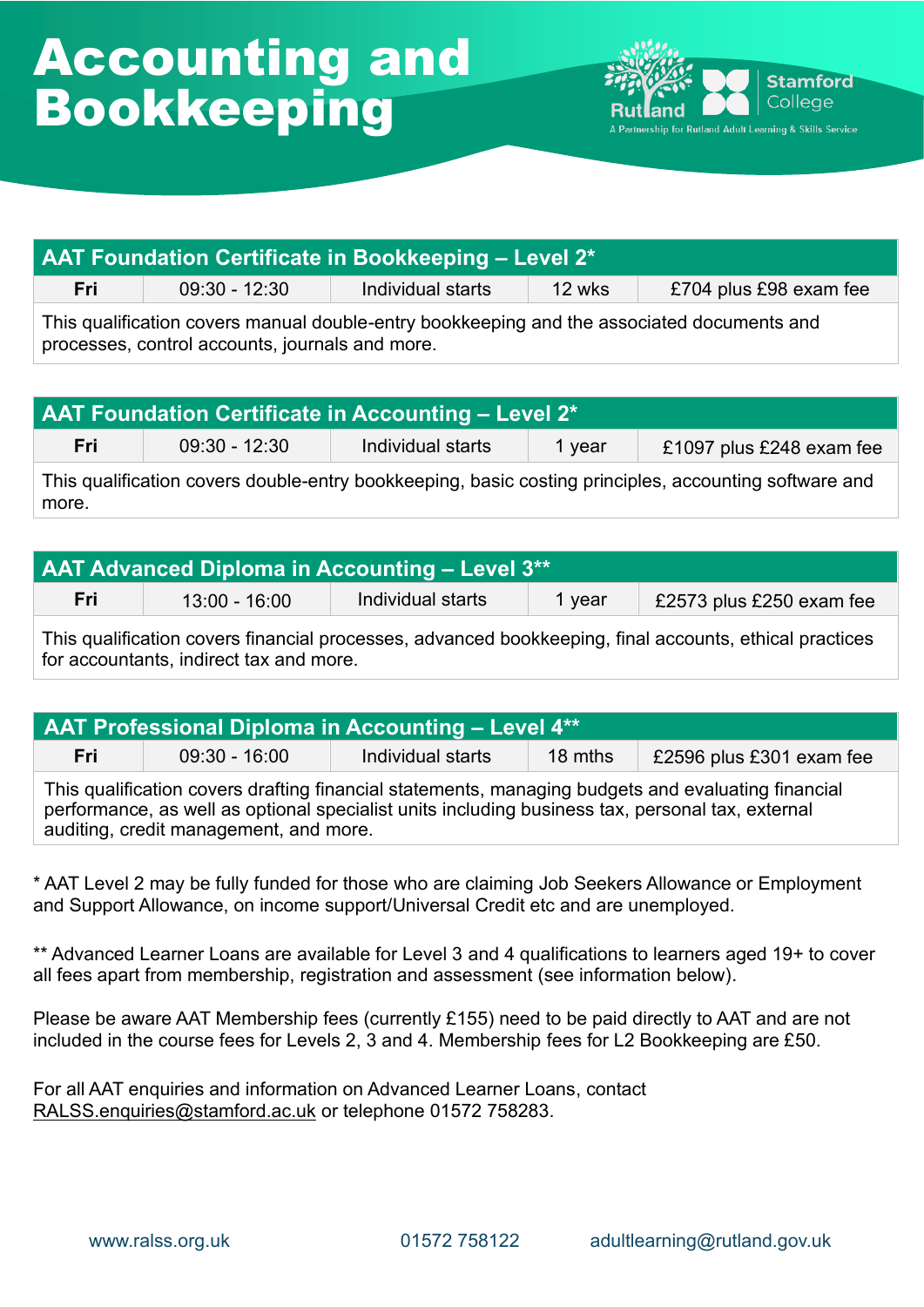#### **Who are they for?**

Apprenticeships are for anyone over the age of 16 living in England and not in full-time education. Employers can offer apprenticeships to new entrants or use them to grow talent from among current employees. Apprenticeships are free to the learner as they are government funded, making them an ideal route into a new job or a way to develop your skills and progress your career with your existing employer.

*"...As well as teaching me how to work in a business environment, how to engage with colleagues and the A-Z of office etiquette, doing an apprenticeship has also increased my confidence and given me a sense of job satisfaction that I feel very lucky to have at a relatively young age. I'd recommend doing an apprenticeship to*  anyone; it has set me up for life and was well worth pushing myself out of my comfort zone for!" - Business Administration Apprentice

#### **Employers**

Inspire Education Group offer a range of Apprenticeship Standards shown below, based at the Rutland Adult Learning and Skills Service centre. These have been designed to be relevant for each occupational area and the needs of your business. Government funding for apprenticeships includes an employer incentive payment of £1,000 for employers taking on an apprentice aged 16-18, or 19-24 if on a Local Authority EHCP plan, or have been in care. If you have less than 50 employees, apprenticeship training for those who fit the above criteria will be fully funded. For apprentices aged 19+, the government will continue to fund 95% of the apprenticeship programme whilst a 5% investment is required by the employer.

#### **Apprenticeships offered locally by Inspire Education Group:**

- Business Administration Level 3
- Customer Service Levels 2 and 3
- Accounting Levels 2, 3 and 4
- Supporting Teaching and Learning in Schools (Teaching Assistant) Level 3
- Early Years Levels 2 and 3

See our website or contact Charlotte Law on 01572 720906, [charlotte.law@peterborough.ac.uk](mailto:charlotte.law@peterborough.ac.uk) or [RALSS.enquiries@stamford.ac.uk](mailto:RALSS.enquiries@stamford.ac.uk) for more information.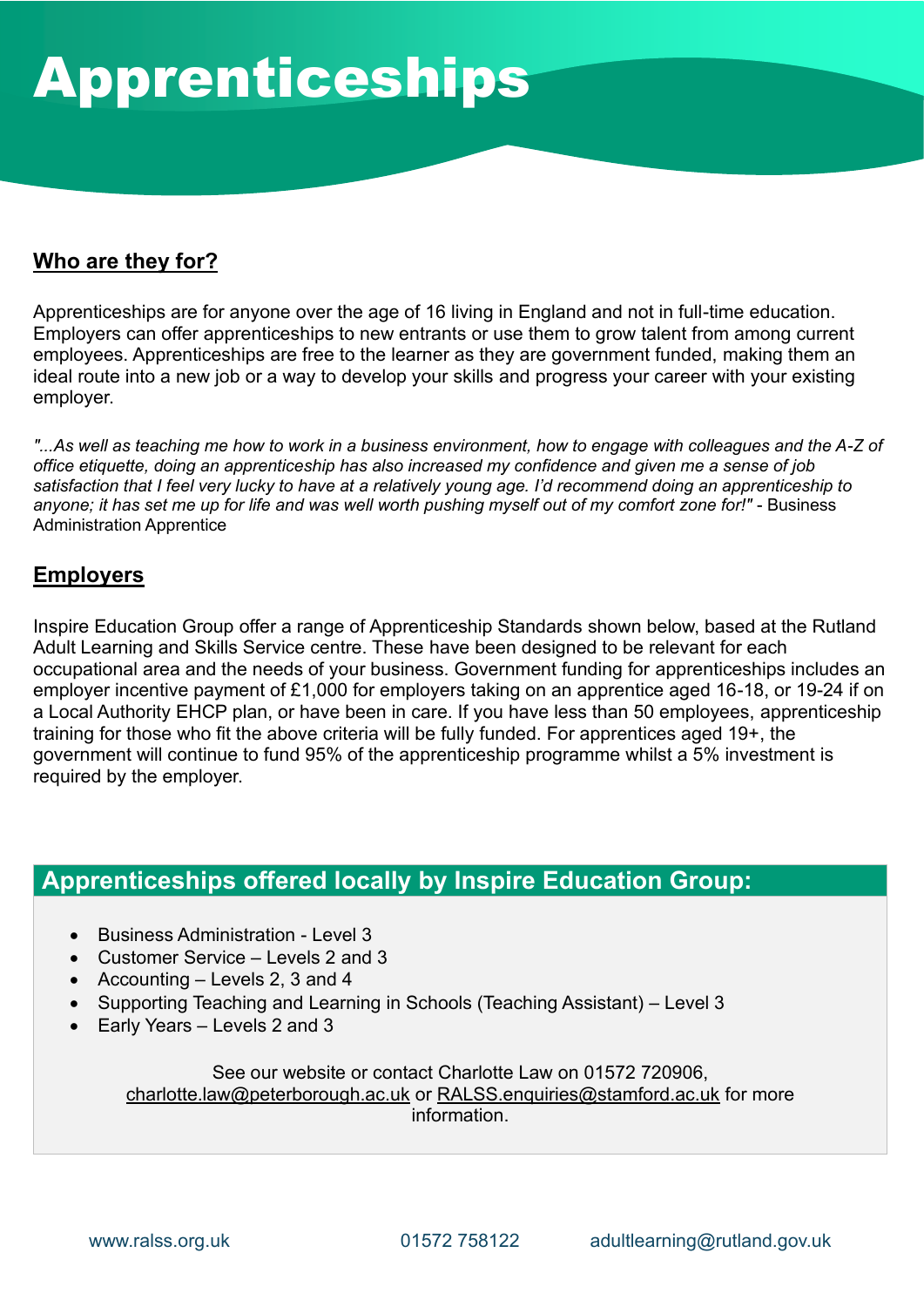### $\overline{\phantom{a}}$ Qualifications



As well as apprenticeships, we can offer Certificates and Diplomas for anyone aged 19+. These can be undertaken if you are a paid employee or a volunteer working for at least 12 hours per week.

#### **Business Administration**

- **Level 2 Diploma** for those working in an administrative role who are looking to develop their skills.
- **Level 3 Diploma** for those with a more senior supervisory or support role who have some knowledge and experience of administration systems and who want to develop their skills.

#### **Information Technology**

- **Level 2 Diploma** for those with little or no experience in computing who are seeking the underpinning knowledge that could aid progress to further education or employment.
- **Level 3 Diploma** allows learners to become a confident user across a range of information and communication technology and software applications.

#### **Early Years Practitioner**

- **Level 2 Diploma** provides learners with the knowledge and understanding of babies and young children from birth to 7 years of age with applied knowledge in the early years, 0-5 years.
- **Level 3 Diploma** prepares learners to become Early Years Educators, enabling them to work with and care for children from birth to 5 years and gain knowledge of children aged 5 to 7 years.

#### **Teaching Assistant**

- **Level 2 Certificate** enables learners to develop the knowledge and skills needed when supporting teaching and learning in the school environment.
- **Level 3 Diploma** provides learners with an in-depth understanding of the knowledge and skills needed when working directly with children and young people in school and college environments.
- **Level 4 Certificate for the Advanced Practitioner** provides professional development opportunities for practitioners working in the school and college workforce.

#### **Customer Service**

- **Level 2 Diploma** for those who work or want to work in the customer service sector.
- **Level 3 Diploma** allows learners to learn, develop and practice the skills required in employment.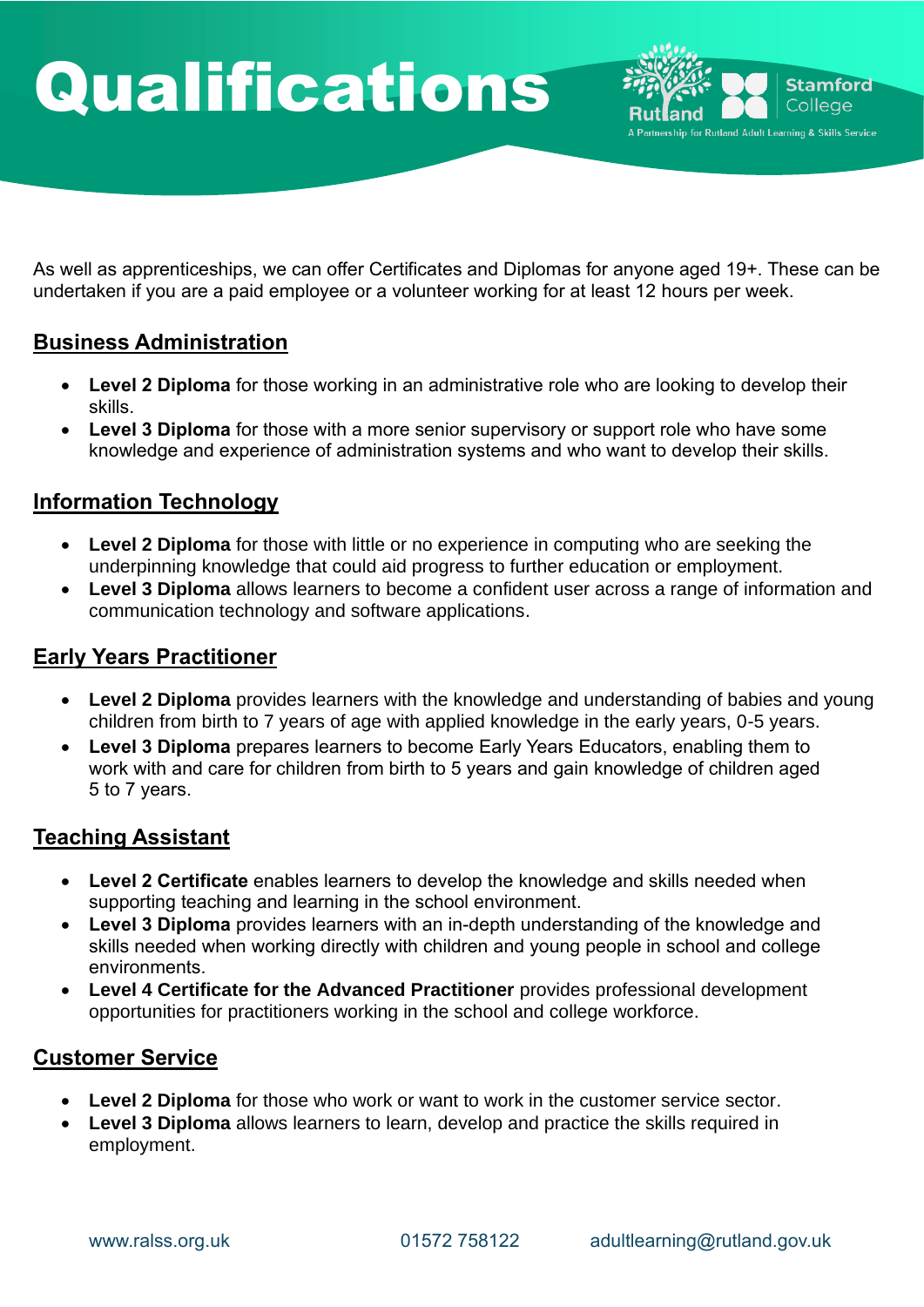### $\overline{\phantom{a}}$ Qualifications



### **Free level 3 qualifications for adults**

Any adult aged 19 and over who does not already have a level 3 qualification (equivalent to an advanced technical certificate or diploma, or A levels) or higher can access hundreds of fully funded Level 3 courses.

In addition, from April, any adult in England earning under the National Living Wage annually (£18,525) will also be able to access these qualifications for free, regardless of their prior qualification levels.

This offer is part of the government's long-term commitment to help everyone gain skills for life. Courses are available in a variety of lengths, to support adults to get the skills they need to boost their careers. Learners may also be able to get help to pay for childcare, travel and other costs.

All 19- to 23-year-olds can access courses for free through their legal entitlement to a first full level 3 qualification.

The following courses are currently included in the list of eligible qualifications:

#### **Accounting**

• **Level 3 Advanced Diploma** covering financial processes, advanced bookkeeping, final accounts, ethical practices for accountants, indirect tax and more.

#### **Early Years**

• **Level 3 Diploma** prepares learners to become Early Years Educators, enabling them to work with and care for children from birth to 5 years and gain knowledge of children aged 5 to 7 years.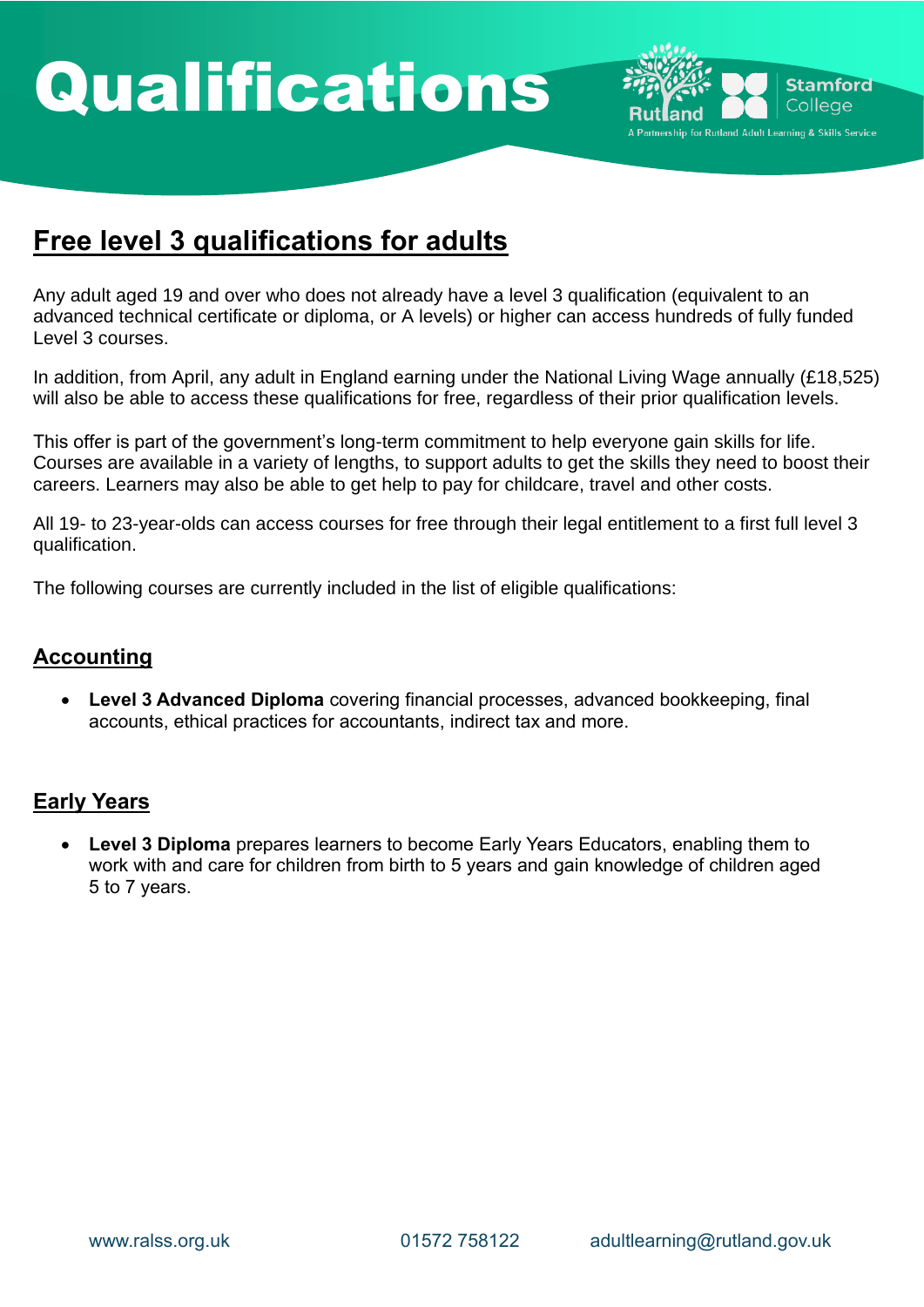## Funding



**Stamford** College

**Partnership for Rutland Adult Learning & Skills Service** 

`

#### **Advanced Learner Loans**

Loans are not subject to minimum household income.

#### Eligibility:

- You're studying an eligible course for a level 3, 4, 5 or 6 qualification at an approved college or training provider in England
- You're aged 19 or over on the first day of your course, if your course started on or after 1st August 2021

#### Repayment

The earliest you will start repaying is either:

- The April after you leave your course
- The April 4 years after the course started, if you're studying part-time

Repayments start when your income is over the threshold amount (currently £27,295 p/a). Interest will be charged from the day of the first payment, and your repayments will stop if you stop working or your income goes below the threshold.

For advice on Advanced Learner Loans please contact Charlotte Law at RALSS on 01572 758283 or by email [RALSS.enquiries@stamford.ac.uk](mailto:RALSS.enquiries@stamford.ac.uk).

You may also wish to refer to the **Money Advice Service**  <https://www.moneyadviceservice.org.uk/en>\_which can provide free and impartial money advice.

#### **Childcare arrangements — can we help?**

#### Two-year-old early education funding

Parents who are receiving certain benefits will be able to apply for funded early education for their twoyear-old. If eligible, the child will be able to attend an approved childcare setting for up to 15 hours per week during term time, or 570 stretched across the year. To check eligibility please contact Rutland County Council's Early Education Support Team at [EarlyEducationSupportTeam@Rutland.gov.uk.](mailto:EarlyEducationSupportTeam@Rutland.gov.uk)

#### Universal three- and four-year-old funding

All families in England with three- and four-year old children will be able to access funded early education at an approved childcare setting for up to 15 hours per week term time, or 570 hours stretched across the year. For full details visit [www.childcarechoices.gov.uk.](http://www.childcarechoices.gov.uk/)

Please try to use your entitlement to cover the days and times when you attend your courses. If you still have any difficulties, please call us to discuss.